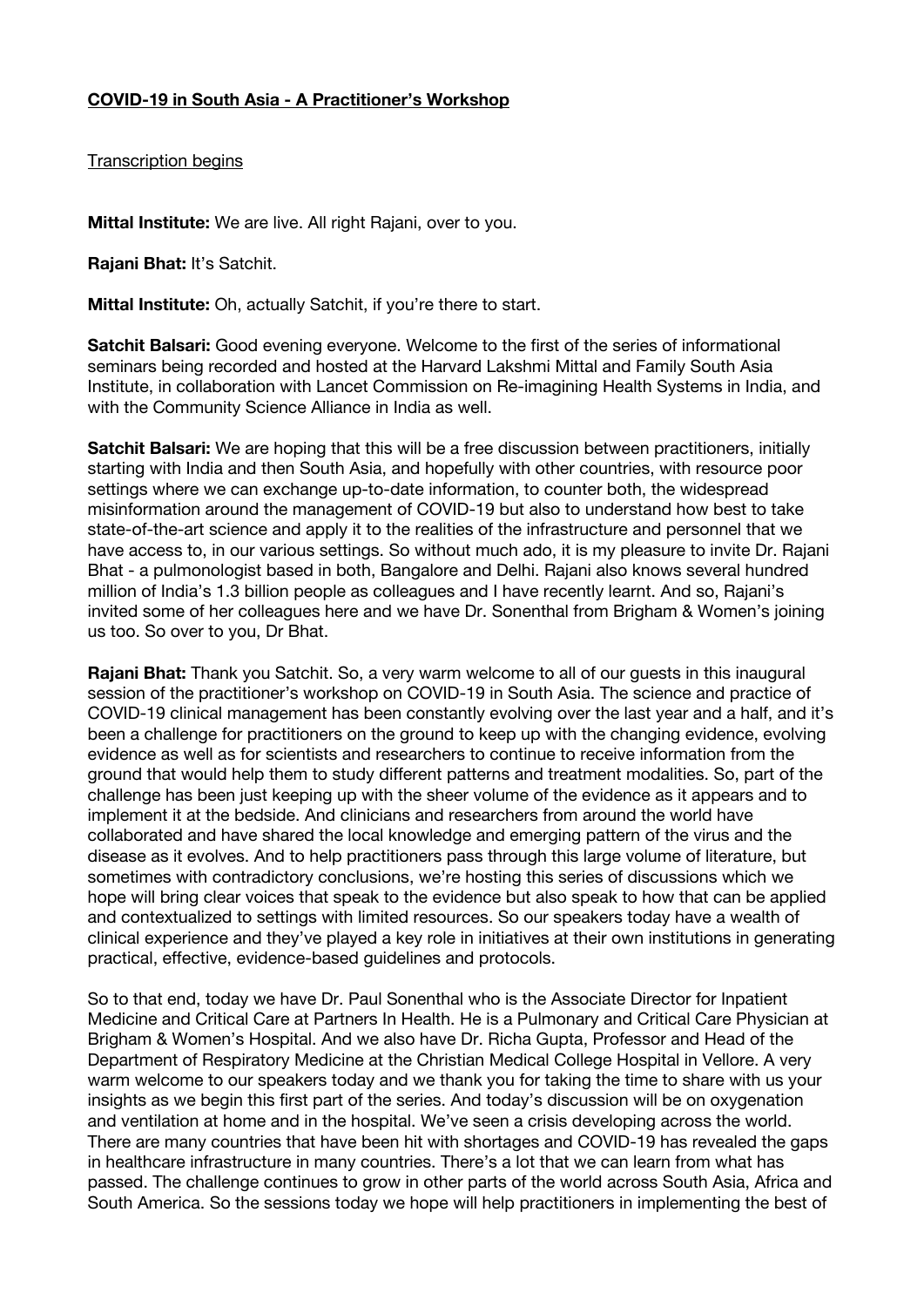science, keeping in mind resources and learnings from other countries. I'd first like to invite Dr. Richa Gupta to share with us her insights and their team's process in developing the guidelines and what they feel was the most effective way of managing oxygenation at home and in the hospital. How have the guidelines evolved, how has the evidence changed and emerged to guide our practices in India and South Asia, so Dr. Richa Gupta.

**Richa Gupta:** Thank you Rajani. Am I audible?

**Rajani Bhat:** Yes, you are.

**Richa Gupta:** Am I audible?

**Rajani Bhat:** Yes, Dr. Richa. Please proceed.

**Mittal Institute:** We might be having slight connection issues with Dr. Gupta.

**Richa Gupta:** Hi, I'm really sorry for the bad connection here. Am I audible now?

**Mittal Institute:** Yes, you are. Dr. Gupta, if necessary feel free to turn off your video. The most important thing being that we can hear you and your insights.

**Richa Gupta:** Yeah, that's right. Sure. So, thank you Rajani for introducing me to this Alliance as well as giving an opportunity to be a part of this panel. Greetings from Christian Medical College Hospital, Vellore, India. And yeah, we did have lots of, lots of patients and at a point we had around eleven hundred patients in the hospital and it was really difficult you know, to cope with those numbers, but somehow yes, now, we're at a bit ease. So, oxygen is probably the commonest drug which is used in the care of patients who present with medical emergencies. Right from resuscitation to inhalation therapy. Now, when we talk about this COVID pandemic which ensued in December 2019 and slowly it engulfed the entire world in early 2020. And then the second, third wave, they're still continuing in 2021. The whole world almost came to a still. Everyone looking at scientists, researchers, clinicians, institutes all over the world put their heart and brain as to what could be the best treatment for this infection and how can we save the mankind. Various clinical studies were conducted and many are underway to study various new as well as repurposed drugs to treat COVID-19. And right now, till date, if we talk about the evidence-based treatments or strategies which have proven beneficial for the favorable, clinical outcomes in COVID patients, we have only few fingers to count with - oxygen, steroids - of course steroids are not for all the patients, and then there is awake self-positioning or proning, and few others with conditional recommendations like Tocilizumab etc.

Now in the current pandemic we know how important oxygen has been. It is probably the most essential drug and it is very important that we know what are the indications for its use, what are the safe practices and what we should not do. Not very late but whopping numbers of COVID patients amounting to about three to four lakh a day in India, about a month back. The whole country was crippled with acute shortage of oxygen leading to untimely deaths in many patients as well. Hence it became very important, wherever we are in a small set-up or a large set-up that not only do we know when and how should we use oxygen but also, how do we use it judiciously. So, for COVID-19 disease do all patients need oxygen? The clear answer is no.

So who are patients who will need oxygen and with this comes the important aspect of monitoring. So once diagnosed you have COVID, based on your symptoms, age, co-morbidities and your oxygen level, physician may decide to keep you either in home isolation or in a healthcare facility. So the pulse oximeter right - a small device, it comes very handy to monitor the oxygen levels. This can be used at home with ease and I'm sure many of the households will be having one by now. So of the many industries which have flourished during the COVID times, the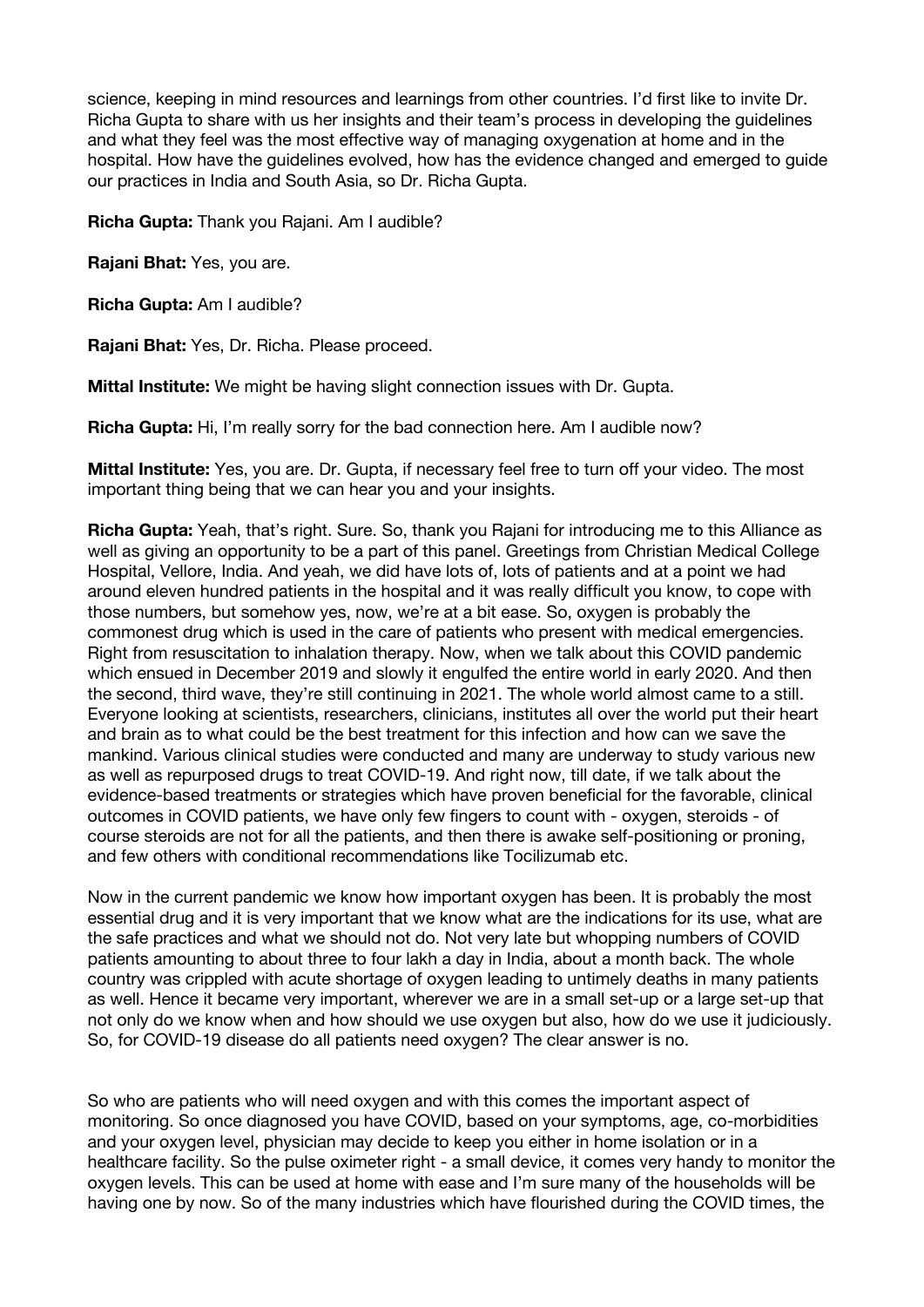one making masks and these pulse oximeters certainly will be among the top, who have flourished. While at home isolation, so we at CMC, what we did was this time in the second wave it became really difficult to cope with the numbers of patients we were getting. So unlike in first wave what we did was, we didn't admit patients who were not requiring oxygen. So mild or asymptomatic COVID were actually kept at home isolation and they were given home-isolation packages and you know the instructions, and a nurse was there who used to call them morning and evening asking about their wellbeing. So this package which was given to the patients, it was carrying a home pulse oximeter, as well as a thermometer and a few paracetamols, that's what. So while at home isolation, it's very important to keep track of your saturation for about, we used to say, for about four times a day. Now monitoring saturation at every hour is not going to help except for increasing the anxiety and apprehension. It is also important to check the saturation correctly. A single reading of low saturation should not send one in panic. That was the, you know, we used to tell the patients, that do not panic if you have just a single reading of low saturation. The saturations should be more than 94% at home and if it's below this number consistently for sometime, then it should be a cause of concern, requiring to seek medical advice.

Now what happens, what do we observe, at times, the saturation may be fine. The number may be more than this 94 magic number but one may not feel very well. So what we used to tell the patients at that point of time, in those scenarios, was to do some exercise tests. Check your saturation before exercise and after exercise, and it was a very simple, like one-minute sit to stand or a 40 step test. So one minute sit to stand, we will ask them to sit on a chair, sit and stand on a flat chair for one minute. Check you saturation before and after. And if post exercise, the saturation falls by three numbers and below 95%, then we ask them to contact the physician. For example if your saturation at rest is 97% before exercise but on exercise it falls by three numbers to 94%, then you should contact the medical facility. Apart from that what we told the family members and the patient was to look for any increase in the rate of breathing or use of you know, accessory muscles of respirations like your nasal flaring or your neck muscles becoming more prominent. So one of the family members was asked to observe when the patient was in home isolation.

So, these were some of the signs. These were some of the warning signs which used to tell them, you know, patient may be in respiratory distress and you need to contact immediately to the physician. Other warning symptoms of course would be feeling of shortness of breath, dyspnea, dizzy, unable to remain awake etc. which may warrant urgent medical attention. Now, I would like to highlight upon the use of oxygen. Now we know it is required in certain situations. Particularly in COVID. It's really important that we know when and how we give oxygen. It is prescribed in patients with a saturation less than 92% at rest, or if you have an ABG with, if the PaO2 is less than 70mm of mercury and some people take it a little more conservative and make it as 65mm of mercury. And of course, if the patient is in Type 2 respiratory failure, then these levels are little, the cuts are little lower and you tend to give these patients oxygen only when the saturations are lower than 88%. The target saturation with supplemental oxygen remains between 90 to 95% whereas in COPD, it should be between 88 to 92%. Now why I am saying so, there is a robust evidence in the form of meta-analysis which compare the mortality and the morbidity outcomes in acutely ill adult patients who were treated with liberal conservative oxygen therapy. When I say liberal, the aim oxygen saturation to be more than 96%. But the evidence showed that the liberal oxygen therapy actually increases the mortality, without improving any other, you know patientrelated outcomes. So in other words, supplemental oxygen might become unfavorable if we are aiming saturations above 96%. Hence, we've to be very careful and we should be targeting the saturation between 92 to 95%. Another important thing to consider is, what device we should be giving, what delivery device we should be using to give oxygen to the patients. Or does one size fits all? Again, the answer is no. You know there are a few low FIO2 devices like nasal cannula and face masks. And there are some high FIO2 devices like Venturi masks, non-rebreather masks and high-flow nasal cannula. With a nasal… If you have to give low flow oxygen, like somewhere in the range of 1 to 4 liters, it can be given with a simple nasal cannula. Maximum you can give up to 5 liters.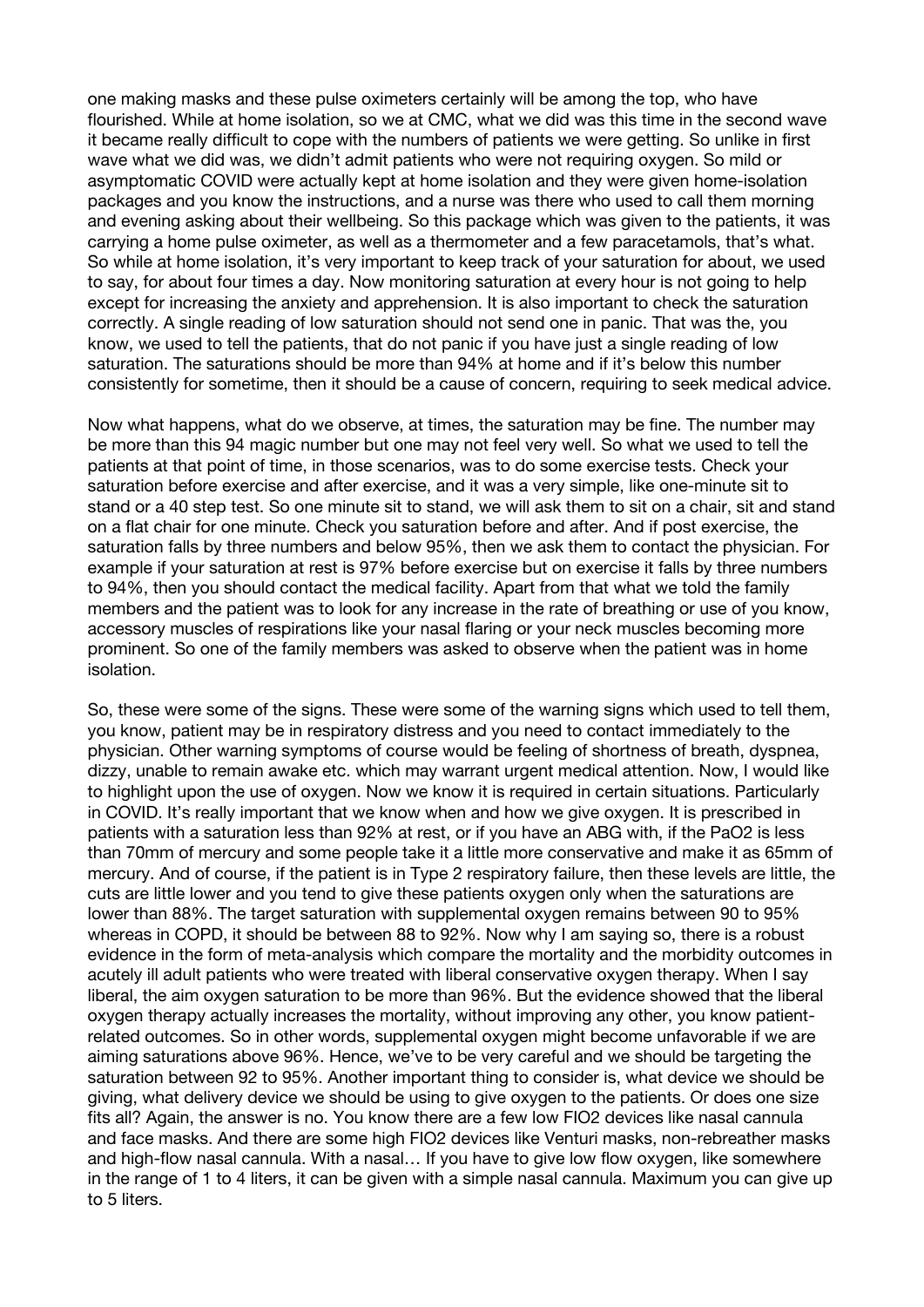Now beyond that if you want to give oxygen through the nasal cannula, it causes dryness of nose and discomfort. Moreover, you may not be able to deliver high FIO2. Hudson masks which we usually say can be used to deliver oxygen at the rate of say about 5 to 10 liters, but it is advisable to use Venturi masks if more oxygen is required which can actually, accurately deliver the high concentration of oxygen according to the flow of oxygen delivered. So with these Venturis we can deliver oxygen with an FIO2 somewhere between 24 to 60% with flows varying from 2 to 15 liters. Non-rebreather reservoir backed devices are also traditionally used to deliver high FIO2 or when we required somewhere, say more than 80%. Now advantage of these devices is that, during expiration the incoming oxygen is not wasted into the atmosphere and it is used to fill the reservoir back from which the patient breathes during the next expiration**.** We should use appropriate oxygen delivery device to ascertain adequate oxygenation without wasting oxygen or causing harm to the patient. And in the similar manner, oxygen titration becomes equally important when the patient starts improving. You should titrate to the minimal oxygen requirement to maintain the target saturations.

We have various sources of oxygen which maybe in cylinders or line supply in hospitals but oxygen can also be delivered through oxygen concentrators which operates on electricity and they are portable, so areas where, you know smaller areas where the parameter is that they require recurrent filling and if that facility is not available, portable devices like concentrators can be used. But at the same time, since electricity is required to you know, produce oxygen from the atmosphere, we have to either back-up with the generator or it should be placed where electricity is available. But mind it, it has a limitation that it can deliver oxygen up to 5 liters and there are few which can give up to maximum 10 liters and they cost around, somewhere around 40 thousand to 60 thousand in Indian Rupees. And last, I would also like to talk about a useful strategy which is called awake self-positioning or proning. So basically proning is the process of turning a patient from back onto their abdomen or the stomach, so that the individual is lying face down. This is a medically accepted position to improve the breathing comfort as well as oxygenation. There has been many observational and few retrospective studies in COVID-19 patients, which have found that proning is extremely beneficial in COVID-19 patients with complex breathing comforts specially when they are in home isolation, mind it. We do practice in hospitals as well. Now it is advised when the patient feels difficulty in breathing or saturation decreases below 94%. At the same time, the patient should be able to change the position on his own or with some assistance.

Briefly how do we do it, so we ask the patient to lie down on their tummy, for the time ranging from 30 minutes to 2 hours. That is fully prone. Followed by right lateral position for the similar duration. Followed by you know, sitting up at 30 to 60 degrees for the similar duration. Then lying on the left side, and then again proning. So this cycle continues. Now patient should fully understand what he's going to do and he should cooperate to do the positioning. However I would like to say, if the patient is in respiratory distress or he is unstable, has altered sensorium or he has an unstable spine or recent abdominal surgery or you know, proning will really be contraindicated. Some other situation where this positioning may be difficult will be ladies, pregnant ladies in their second or third trimester or a very obese patient or patients with some facial injuries and all. So, if I want to summarize about the oxygen therapy, some practical points in patients with COVID-19, I would say, four or five or six of them. Number one, you monitor the saturations four times a day. It's not required more that that to monitor. You should seek medical advice if the saturation falls below 94% or there is excessive desaturation as I told. Appropriate oxygen delivery device should be used for the appropriate flow of oxygen. Target saturation when we are supplementing oxygen should be 92 to 95%, not more than that. And for COPD or Type 2 failure patient, it should be 88 to 92%. Awake self-positioning or proning is advisable to improve the oxygenation in patients with COVID-19, if they are not able to maintain their saturation level above the magic number of 94%. And I would also like to say here, that we should be prudent and we should be using oxygen judiciously, while avoiding any adverse events. So, this is all from my side for the moment and I'm really thankful to the organizers for giving me an opportunity to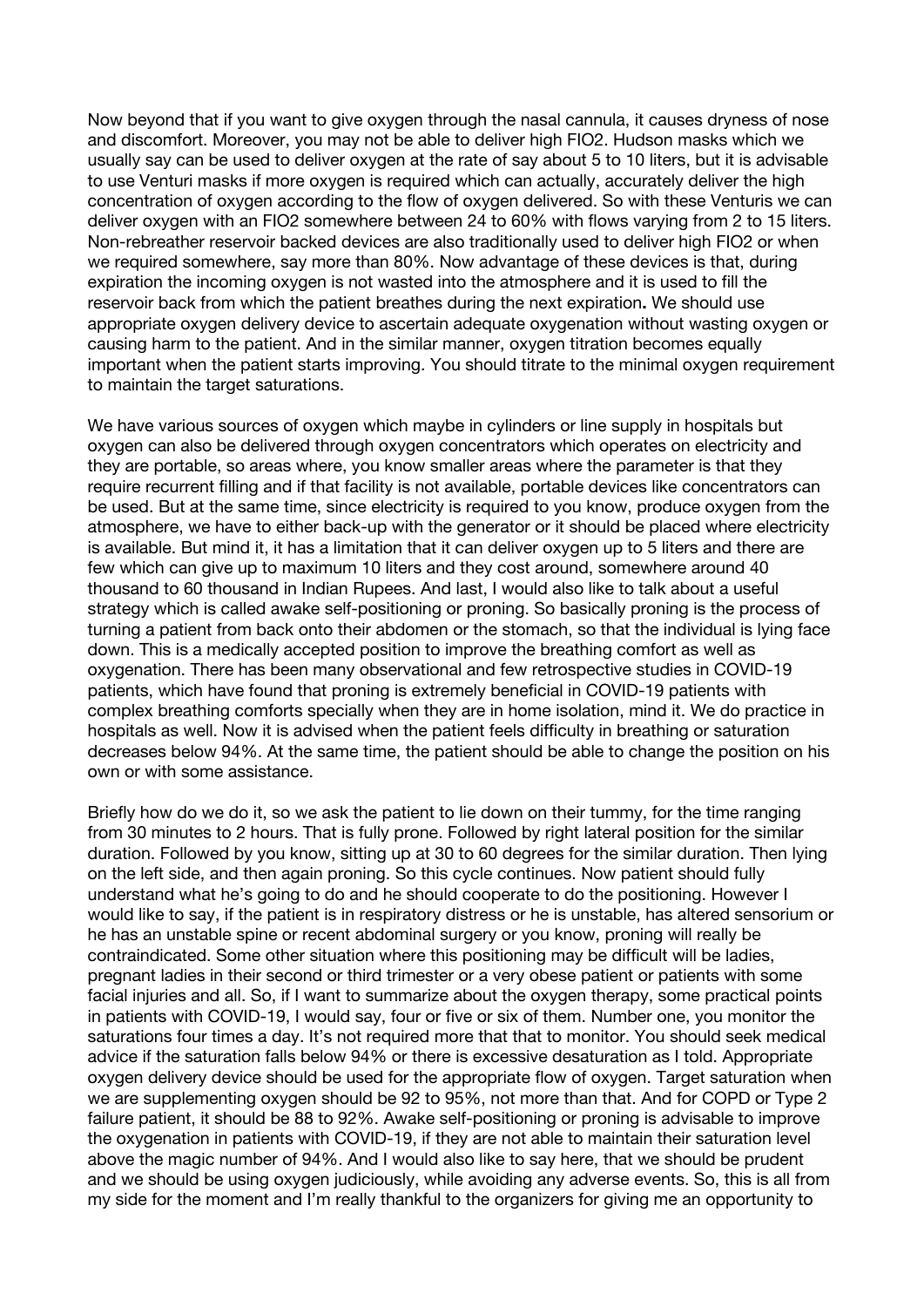be a part of this forum and share my experience in what we had in managing the patients with COVID-19. Thank you so much and I'm open for questions.

**Rajani Bhat:** Thank you so much Dr. Richa. That was truly you know, wonderful to hear your insights and your pointers to practitioners on the ground as to the things that they must keep in mind when they are taking care of patients with COVID-19, especially in the context of patients who are being monitored at home, who are those receiving oxygen. As we've been seeing, across the world there have been facilities that are not part of the hospital but are, for example COVID-19 treatment facilities which have oxygen delivery devices, meant to augment the healthcare infrastructure and make sure that the tertiary care centers are restricted for patients who need more acute attention and need specialized care. I think what I'd like to do is I'd like to go on to ask Dr. Paul Sonenthal more about those kind of situations where patients need more than just the oxygen delivery devices or need advanced oxygen delivery devices or ventilation. We've seen this to be a challenge across many countries in the world because these are precious resources, whether it's ICU beds or it's non-invasive ventilators or it's high-flow nasal cannula or invasive ventilation. And it's not the question of the equipment but it's also about the trained personnel and using this appropriately. And Dr. Paul Sonnethal is in the unique position of having the expertise of having set up systems in countries where there are limited resources. And I'd like to invite him to speak to us and share his insights about the challenges in setting up health systems that are robust and where we can implement the best practices. Dr. Paul Sonenthal.

**Paul Sonenthal:** Thank you so much and I'll start by saying it's an honor to be here and I want to thank the Mittal Institute and the Swasth Community Science Alliance for having me here. And I also want to applaud Dr. Richa for giving, what was a remarkable distillation of the scientific knowledge and recommendations we have for treating patients with COVID. I think, you know, everyone who's watching may not appreciate, but we appreciate, but what she just described was you know conclusions and consensus and evidence that has developed over the last year and a half and even longer. And I'm very impressed she was able to provide it, because off the top of my head I don't know if I could be as extensive.

But I would like to talk a little bit about the challenges that come with providing high-quality care to for patients who are severely ill. And I want to start by framing that discussion by introducing the organization I work for which is Partners In Health, and Partners In Health is an international, non-profit that is committed to providing a preferential option for healthcare for the poor, all over the world, but in particular we work in about, roughly a dozen countries. And we achieve this through a comprehensive approach to health systems strengthening. And specifically we think about, we call it the 5Ss. So when you want to develop and strengthen a health system or an intervention or a process, you want to have the staff, the systems, the stuff or equipment, the space and you also want to have the social support. And what we've seen historically, through long-term commitments in various countries as well as responding to catastrophes such as the Haitian earthquake, cholera, ebola, now COVID, we've seen that the successful interventions really are comprehensive in that way. So to reframe it, it's a question of how do you take these excellent recommendations that Dr. Richa provided us and bring them to life. Because they are the core and they are the backbone but how do you do that. And just to give an example, she spoke a lot about titrating oxygen and making sure you have your goal oxygen saturation and the challenge I found, working with colleagues in Haiti, where I am at right now, in Malawi, in United States is the recognition that these things require constant reassessment, right. It's not a check the box, set it and then come back at the end of the shift. It's constant reassessment and having the staff that allow you to do that, having the systems and training in place and also the equipment, it really, all of those things are necessary and no single thing is sufficient to accomplish these goals. And it becomes even more the case when we talk about things like highflow nasal cannula, non-invasive ventilation and invasive ventilation. So you know, my sense is, or my experience throughout this pandemic has been, many people have come to me with admirable goals of saying 'I'm working on inventing a new ventilator' or 'I've developed this technique to split ventilators' and while I'm deeply, deeply appreciative of their commitment to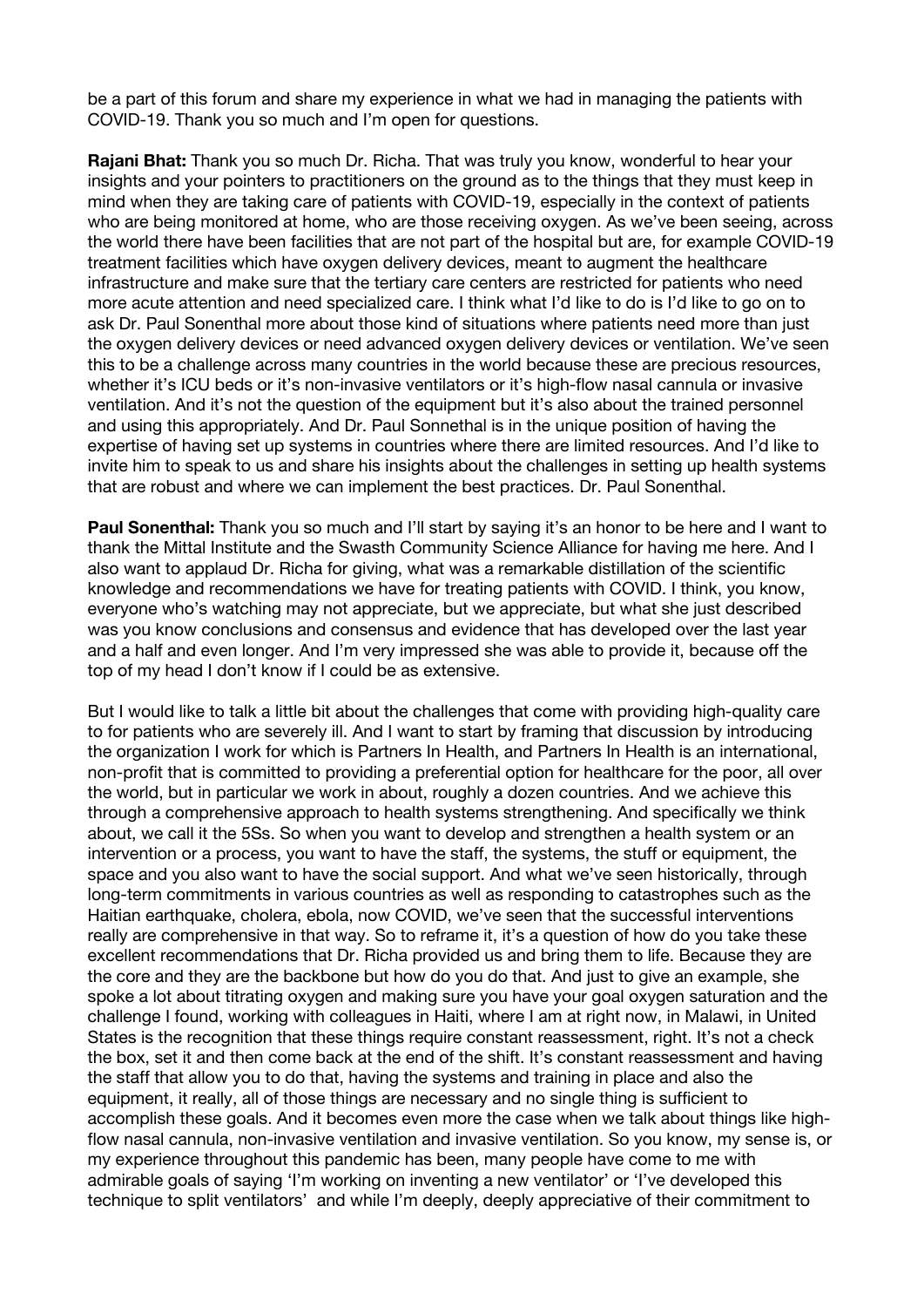address the COVID pandemic, what I always say is the presence of a ventilator is not the solution, is not the element that will allow you to have mechanical ventilation. What you need is you need staff that are trained to intubate a patient, recognize when they need to be intubated, monitor them. You need supply chain management for consumables. So if you don't have humidification, whether it's through a heat and moisture exchanger or an active heater humidifier, patients will develop hemoptysis over time, they will become really uncomfortable. You need fresh tubing. You need sterile water or you'll get potentially pulmonary infections. We see you know, Aspergillosis possibly coming from contaminated humidification water. And you need, the most important thing in my opinion is skilled nursing. I think skilled nursing is hands down the most important thing. And when you don't have all of these things working in harmony, it's a challenge.

And that's not my way of saying it's not worth being done or we shouldn't do it but it's just saying that whether you're in the setting of long-term health system strengthening or responding to a pandemic, to be able to accomplish your goals of providing things like mechanical ventilation, you really do need to think about every single aspect of the care you're providing or else you run the risk of not helping patients, maybe even harming patients and spending, you know, money ineffectively. So I think that an example to give you is, so Partners In Health after the Haitian earthquake, a little more than a decade ago, in the aftermath Partners In Health committed to building a hospital in Haiti, where I am at right now. So the response to a catastrophe was build a hospital, develop residency programs, staff the hospital's supply chain, build the health system. And what I can tell you is, at the start of the pandemic, this hospital was the only COVID treatment centre in the country, for several weeks. And we continue to be the place where people are referred for higher level care and that's because that's the approach we've taken. And so, you know, that's the broad approach to understanding how to provide the more, kind of complex higher level care for sicker patients. There are plenty of specifics and details about techniques and things to keep in mind which I'm happy to get into as we discuss or field questions, but I just wanted to start with kind of that broad framing of the approach that I take, which is really the approach of Partners In Health, is the kind of, is how do we bring to life that expert advice that Dr. Richa just shared.

**Rajani Bhat:** Dr. Sonenthal, could you speak of some of the concerns that practitioners on the field have with the notions earlier on in the pandemic that non-invasive ventilation or high-flow nasal cannula was not to be used, keeping in mind the potential risk to healthcare workers and aerosol enhancing modalities. I won't like to call them aerosol generating, but aerosol enhancing modalities. And how has our practice changed over time? So earlier on, we had this notion that early intubation was the way to go and then we realized that the wisdom that has stood the test of time still holds true for ARDS with COVID-19 and what would you like to you know, share with the practitioners about what the approach should be now in terms of, how does one select the modality of advanced ventilation or oxygenation for a patient.

**Paul Sonenthal:** Yeah, that's a fantastic question and certainly with our knowledge, you know, our approach has changed. And I'll start by sharing a story that from the very first days of the pandemic when I was working in my hospital in Boston, this was when the United States was in the midst of its first wave and we did not have COVID tests but we had patients who we presumed had COVID. And I remember, I was attending in our ICU and there was a patient who was ill and I was discussing with anesthesia and an anesthesia trainee came up to me and said, 'We must intubate now, this is classic for COVID!' And I looked at him, and I said, 'How many cases of COVID have you ever seen?' We didn't even have positive tests and you know, it's this notion that we search for certainty and in the absence of evidence, anecdote, the plural of anecdote is not evidence but sometimes we elevate it to evidence and sometimes fear, and understandable fear also changes our approach. So initially, I think that we wanted to, we were concerned about aerosolization or aerosol facilitating procedures, such as high-flow non-invasive - at my hospital we avoided it. And what that left you with, that left you in a situation where you didn't have a higher level of modality to support the patient and the fear was that you did not want to call for an emergency intubation. Because that's the situation where people are exposed. And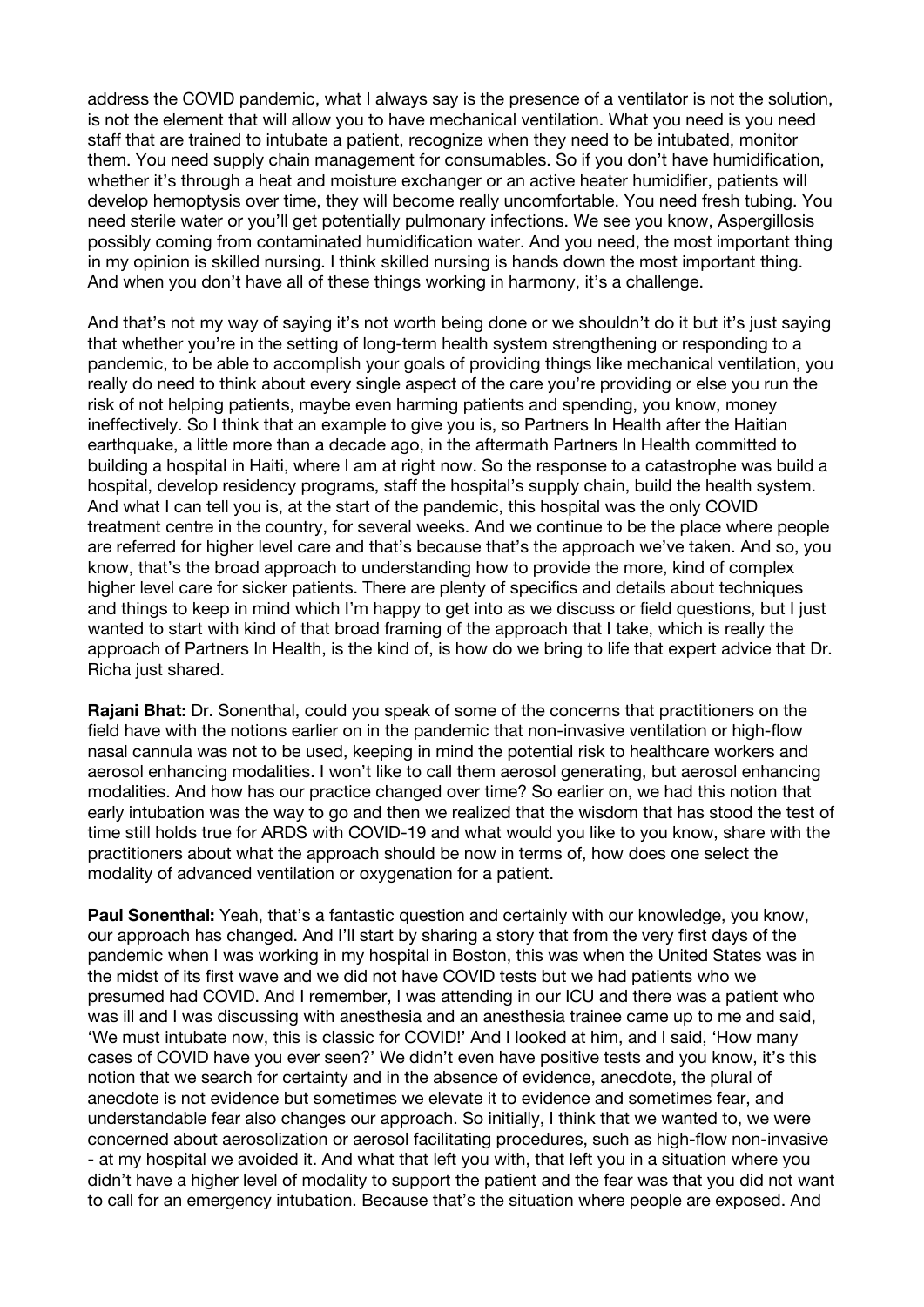we also saw that patients tended to get worse quickly. So all of that together contributed to this policy, at least in my practice setting of early intubation. But now we see, with time and kind of evidence and calmer reasoning, that we really don't see an increase in nosocomial infections with proper seal with your non-invasive masks and we, I encourage a surgical mask over the high-flow nasal cannula. And there is some evidence that that doesn't increase CO2 retention.

But essentially for me, I use non-invasive and high-flow for the same indications that I would for any other respiratory infection or disease. If someone has hypoxemic respiratory failure and I think that, you know, non-rebreather masks or Venturi mask isn't enough, I increase to high-flow nasal cannula. If I think there is an element of increased work of breathing, then I will use non-invasive or if there are other indications for non-invasive like COPD or heart failure or immunocompromised patients with hypoxemic respiratory failure. A nd then intubation, it's the same as now everything we've been doing before. There was a recent meta-analysis that didn't seem to show any benefit from, and admittedly the data are limited, a lot of it are observational. But there's no clear signal that one way or the other is worse. And in the absence of that, let's stick with what we know. So it's, you intubate patients when you otherwise would. Although there are considerations in terms of resources and ability to provide appropriate monitoring. One point I will make that is, often, I think confused is that the amount of oxygen a patient will consume actually will go down when you intubate a patient. So I've encountered situations where clinicians understandably say , 'I don't want to intubate them because we're short on oxygen. We want to conserve oxygen.' And even though intubation and mechanical ventilation is a higher intensity modality, in general the amount of oxygen you will use decreases. For a variety of reasons but mostly because you have a good seal with the ET tube hopefully, and you're delivering oxygen straight to the lungs. So, that's a really long way of saying, I treat these patients the same way I would treat influenza, pneumonia or another type of viral respiratory infection. I hope that answers your question. I'll pause there.

**Rajani Bhat:** It does. That's very helpful. So I think, you know, what was really interesting is that I think, in the first wave there were concerns about the safety of healthcare workers. There was also the concern about shortage in personal protective equipment. And also, we didn't have healthcare workers vaccinated. That still remains a concern for some countries where we've still not achieved vaccination of all essential workers. But your insights are really reassuring in the fact that these are challenges that can be faced, which is keeping the same classic guiding principles of critical care at the bedside in mind. I'd like to come back to Dr. Richa with a question about oxygen use and judicious use of oxygen, something you brought up as well Dr. Sonenthal, about how it is paradoxical that what we think sometimes is an excessive use, may be something that intubation can help us in conserving that. But Dr. Richa, were there any particular practices in your experiences that you found were useful in helping to just be more responsible whether at an institutional level, at CMC Vellore or in COVID treatment centers. What would be your suggestions and recommendations to people, to keep in mind, that there are still plenty of places where oxygen still remains in short supply. So what would be the best practices that we can follow to minimize any excessive use and just be judicious in our use of oxygen.

**Richa Gupta:** Right. So, Rajani, compared to the first wave, which was last year in our country where it was liberally used oxygen and then over time, we got a lot of evidence which suggest that you know, overuse of oxygen is really harmful in fact. So unlike last time, this time we were very careful and this time there were very **X (37.55)**, the targets we set. And I mean, I work in a place where you know, it's pretty much well organized, a centered institute where everything is well in place. So I understand when Dr. Paul said we need trained people, trained nurses to you know, even titrate or see that things are going right or not. I am particularly in a place, where yes, I am, fortunate to be here. So one thing is, as I said, judicious in setting the targets. The targets should be met. It should not be more than that. Then using, if you're requiring more oxygen, then probably using the non-rebreather masks. Or when the patient comes in for that matter, I think saturation should be checked if facility for ABG is there. I mean, I don't know whether in a resource-poor area setting, we may not have an ABG. But at least saturation should be guiding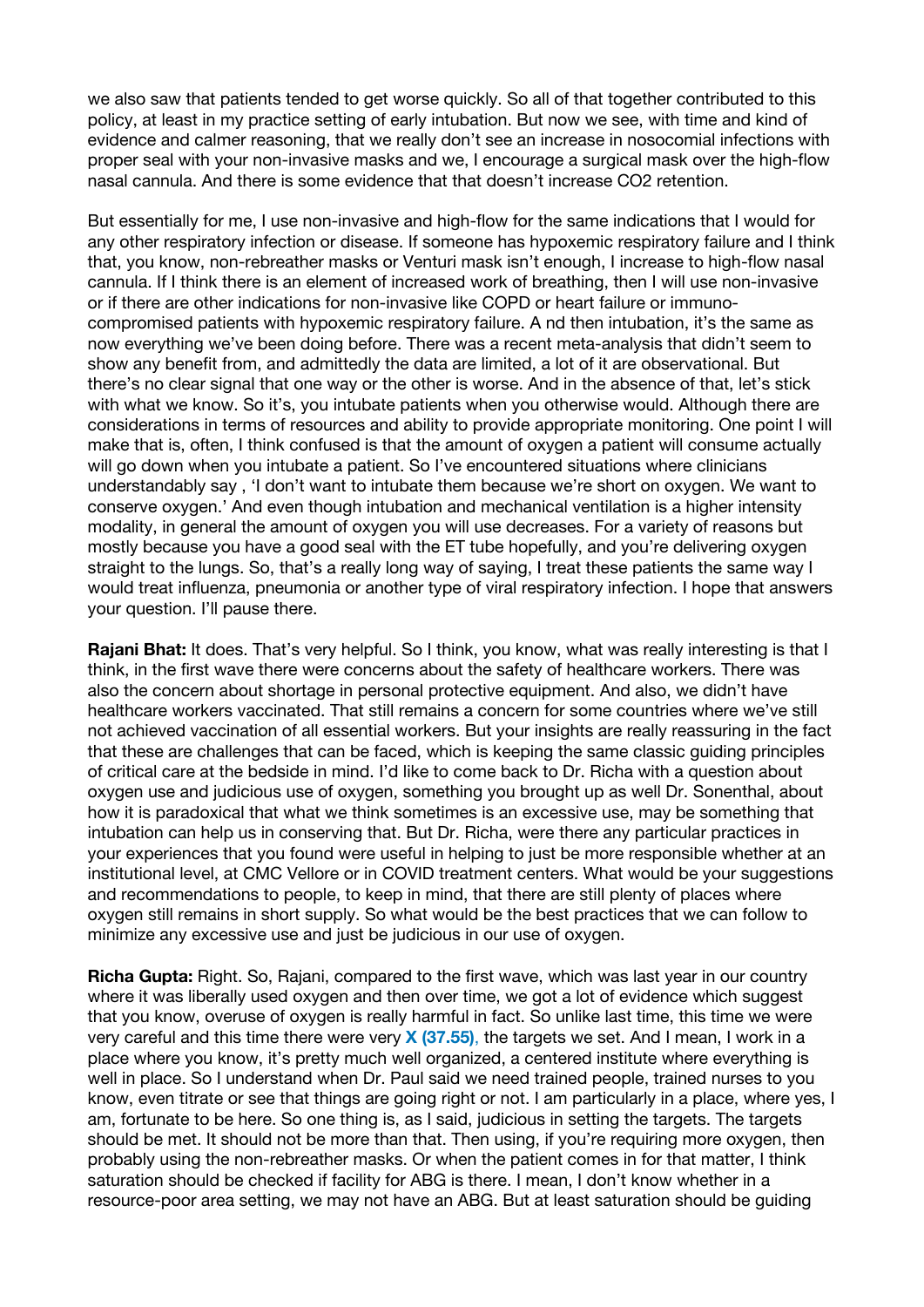us, you know, to give the oxygen. I'll give an example, you have a patient who comes into your casualty or ED and who is gasping. The very common practice even to the nurses in the ED, is that they will put the patient on 100% oxygen with an RBM at 15 liters, 100% and that's it. They don't even, you know. That is the first thing. If a patient is desaturating, that is the first thing they will put.

So, I believe all the patient is —, that was the first thing. So those were the things we targeted in ED, where we asked them that do not conserve oxygen and titrate oxygen as, not only that we have more number of patients and we may have a deficiency, we may end up having deficiency in terms of oxygen supply, but at the same time we need to protect the patient's lungs as well. So, at that level, we targeted them and there were strict instructions, saturation, check the saturation and accordingly give the minimal oxygen required to keep the patient comfortable. Keep the saturations in place. We also had set criteria if the patient is requiring oxygen, the respiratory rate is high, it's not getting down, then we were actually putting these patients on early NIV, the CPAPs or again, if the things are not working out then they will go on BiPAP and that really, that does improve the outcomes in the patient. Now talking about, in areas, in the places that we really don't have much of the health facility, I really, I think we have to be really conservative. We have to be sure, we have to be checking now and then that, like few things could be - there is no leak around, you find patients putting on oxygen but the cannula is actually out and the patient is just, the oxygen is going waste. Masks will be somewhere down, you know, below the nose. So, active monitoring or at least telling the patients that they… They can themselves monitor actually if you just tell them properly that this is very essential and this is how the things have to be done. Especially patients who are well awake, they can practice it. Yeah.

**Rajani Bhat:** Thanks for bring up those points Dr. Richa about the vigilance in the emergency department about titrating of oxygen according to the saturation that the patient comes in with. I think the other part of it as well, that you know, especially now with the use of awake proning, this is one of the things we look out for, when patients change positions, whether the devices get dislodged. Sometimes, having a person - an assigned person in your facility, and that could be a nurse or a nurse's aid, who is doing frequent rounds of the facility. I think it serves two purposes. One is to check if the patients are on the appropriate flow, their saturations are monitored. It also helps us to pick up any change in the patient's clinical status early. So one of the things that came about as you mentioned, that in the first wave we didn't have a shortage of oxygen and now we did. So it's also as if the shortage has made us be more vigilant and that's helped us to even pick up clinical change in condition much faster. So I think that serves two purposes - they're looking for leaks, looking for devices that are disconnected. And you know, this brings up, in so many ways we've talked about antibiotics stewardships and now we're looking at oxygen stewardships. We've spoken about steroid stewardships, about the overuse of steroids. And the fact that… And I think that is a topic for another day, another discussion altogether about you know, only the patients who need oxygen requiring steroids, expect a very small group outside of that, that group of patients.

Dr. Sonenthal, if I may ask you, about any other issues that, I think, one of the problems that's come up is also about anticipating the oxygen requirement and the use of concentrators, devices. And what would be your advice to somebody who is setting up a place maybe, because that's… If one is looking at setting up a field facility, a field hospital and we know that we also have shortage of oxygen. So what would be the ideal devices that one looks at in a situation like this? We know that high-flow nasal cannula consumes a lot of oxygen. We know that there are certain modalities that use up a lot of oxygen, but one of the things has also been about, the number of devices that people have been looking at procuring. So sometimes, there are these new models of ventilators that one is considering. If I am a person who is just setting up a facility, what are the things I should keep in mind, when I'm looking at picking up equipment maybe?

**Paul Sonenthal:** Yeah, I mean that's a great question and a very, very broad question. I'll try to do it some justice.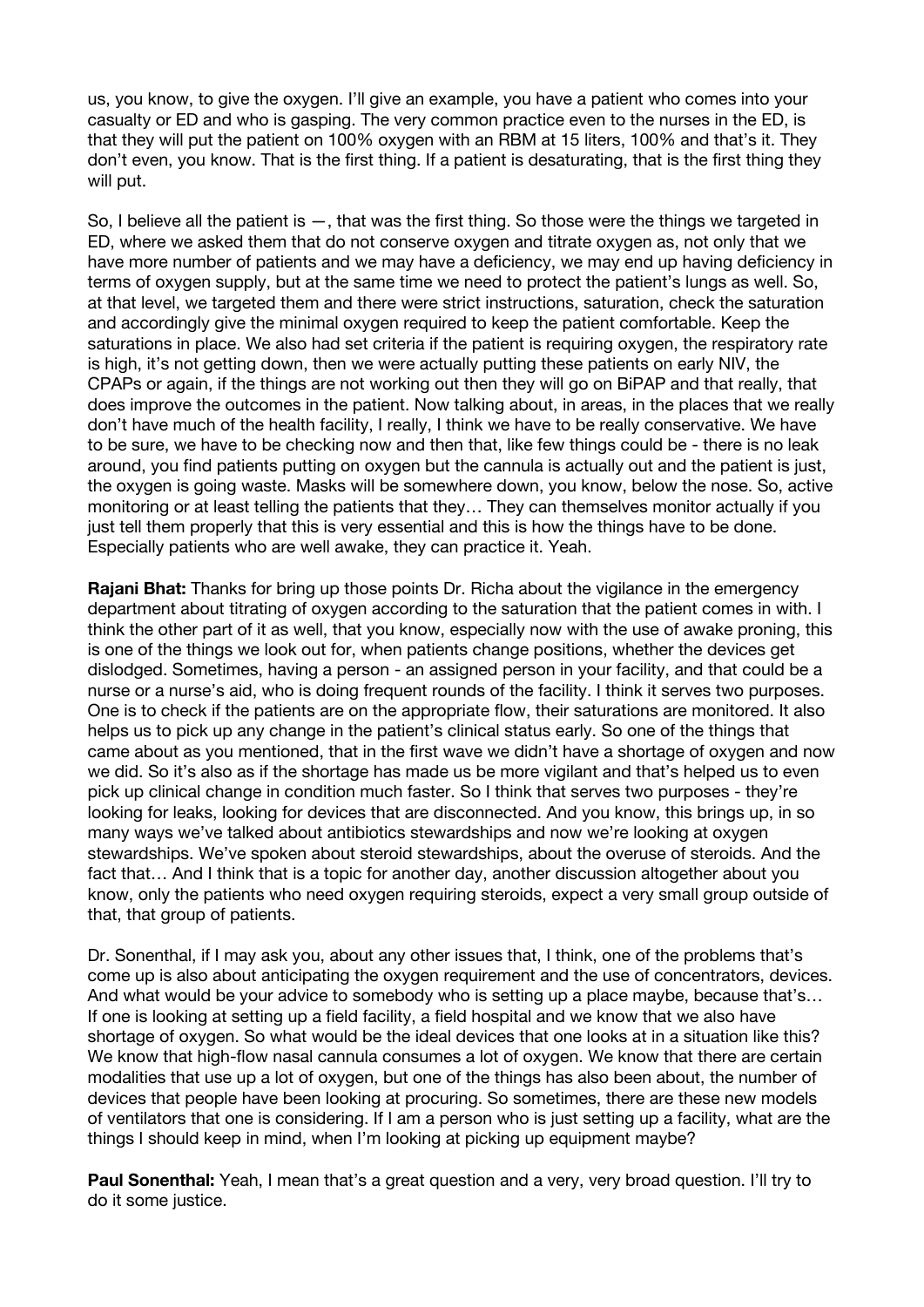**Rajani Bhat:** Maybe, just the overarching principles of how I would do that.

**Paul Sonenthal:** So I think, you know, the first step is thinking about what types of patients you're going to take care of, what type of patients you want to have the capacity to take of. Whether you want to be able to take care of all patients or you want to have like, more of a primary or secondary type of facility where you stabilize and then transfer other patients. I think that's the first step. I think it's very important, and I feel strongly and I recognize that in many places we're in a crisis situation but I think that it's always still possible to have an approach to take care of even the sickest patients. And I think it's, you know, I strongly advocate for not kind of saying, you know, we give up on some of the sickest patients. So for about two-thirds of the patients who require admission with COVID, so we're talking 15% of all COVID patients. They'll require oxygen. And they can usually get by with concentrators. The question is do you have a reliable electricity supply and you also need to make sure that you are regularly cleaning the filters on the concentrators. And that you are not turning the flow on the concentrators above the recommended amount because that damages the beds, for absorption and then, it also reduces the purity.

You can combine concentrators using the Y connector, so that if you have a 10 flow liters max, you can get it up to 20 liters a minute and that can provide support for someone on a nonrebreather. So you can get by for most patients with concentrators. But concentrators alone are not enough. Because one, you need a backup supply. So you need to have some amount of cylinders in case there's an unexpected outage, in case something breaks, you need to have cylinders. And then if you are doing mechanical ventilation or high-flow or non-invasive, then you need a higher pressure oxygen source. And so that has to be either released cylinders or wall oxygen from a PSA plant. If you are not doing that, you still need cylinders because you have to have oxygen for transporting patients. And so this is something that I think often gets lost, is that the absence, the reliance on concentrators at primary facilities leads to not having any cylinders. And the absence of a cylinder cuts off a facility from the referral system. Because if you can't transfer a patient with oxygen needs, with a cylinder, you basically have nothing to offer the patient other than what's on site. And so I think, regardless if you're going to think about transferring, you need to have cylinders. And then, when you think abut ventilators, you know, my preference, so there are some benefits to the LTV transport ventilators in that, you can use low pressure oxygen-like cylinders. I feel pretty strongly that you want to have a screen where you can see the flow and pressure tracings. It's not absolute, but I think it's pretty important. There are screens you can buy for the LTVs and transport vans. But ideally you have a ventilator that is simple, can do kind of pressure support, assist control in pressure and volumes modes. And that it has a screen and it can accept a high pressure or low pressure oxygen source. For me, that's like, that's really what you need. And you don't need these forty-fifty thousand dollar vans with you know, special, PEEP titration and all that stuff. I'm not an advocate of that. So if you do that and you rely on concentrators, for the people who aren't ill, it is not all that difficult to have cylinders for the few people who may need higher amounts of oxygen. So I believe it's feasible, but again you know, I want to also acknowledge that I have not, you know, I don't practice in South Asia and I don't, I don't pretend to be an expert on the context so I say that with, take it with a grain of salt.

**Rajani Bhat:** Thank you. That was, that was really useful information and it does bear out with the practice on the ground as well in South Asia. We've seen that you know people have used concentrators. There's actually be an outpouring of support from the international community, for whenever there's been a shortage of oxygen. There's been supplies of oxygen concentrators that have been channeled into resource-limited settings. Also along with oxygen cylinders as you mentioned. But for the practitioners, it's important to know how to use them well. And your insights were really useful on that. I also liked the fact that you mentioned about ventilators, about no needing the absolute high-end ventilators and also keeping in mind about the limitations of the transport ventilators. One of the things that I find is really useful is that, it matters that the staff is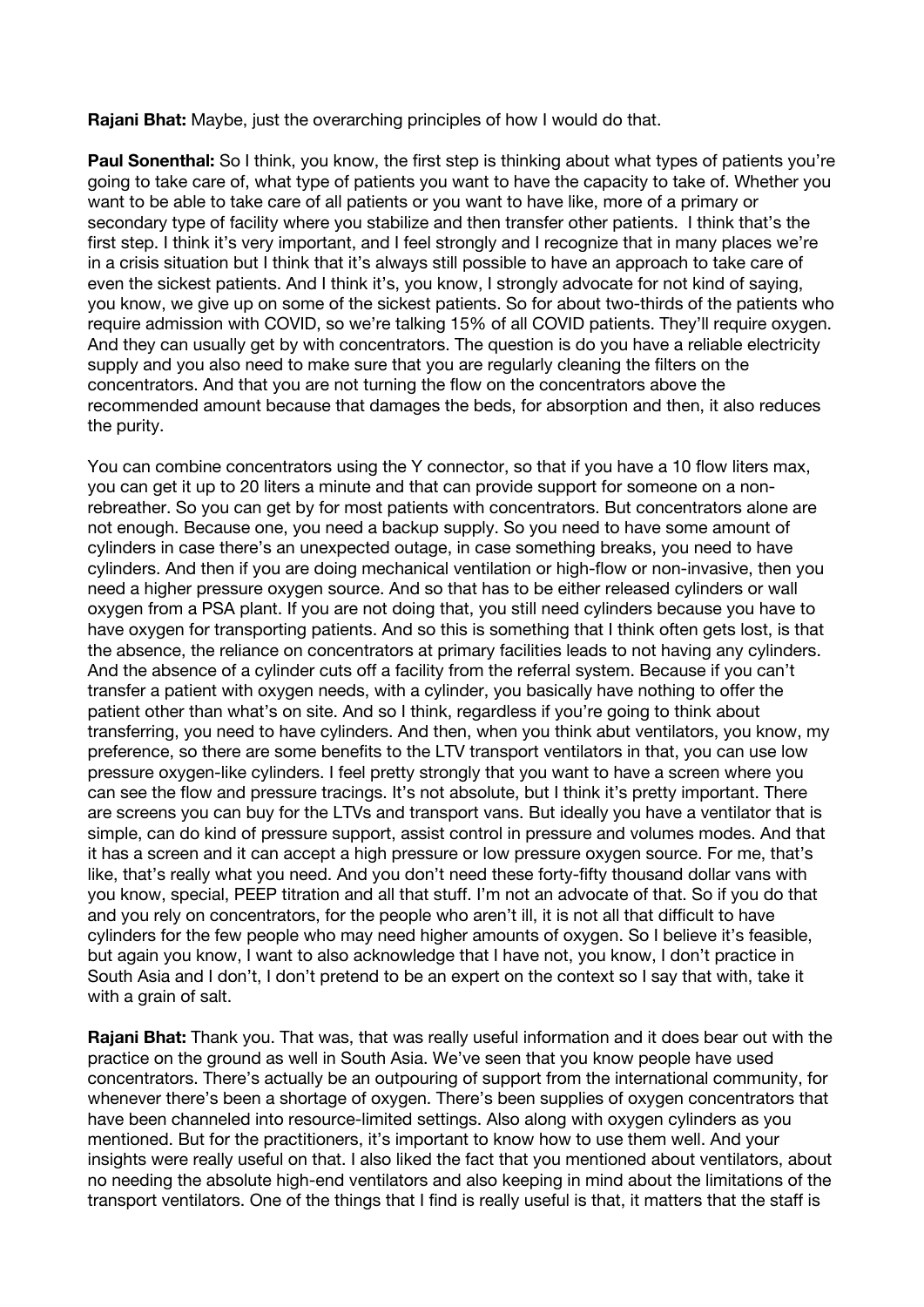familiar with that ventilator. Sometimes if you have a new piece of equipment that people don't know how to use appropriately, it can't really serve the purpose because it's, as you mentioned, it's not the ventilator, it's the team that you know, is helping the patient with that ventilator who actually manages to get the good outcome with that, in a patient with severe hypoxic respiratory failure. And you know, one of the other things that, I'd like to address another question that again we were talking about, how the knowledge has evolved from the first wave to the second wave. Again, in the early days we were avoiding nebulizations for the same reason. And looking at mainly metered dose inhaler devices for any kind of inhaled medications. But anything else that you would like to, you know, Dr. Richa, would you like to comment about that, about how has that panned out and how would one, you know, what would be the advice that you would give now.

**Richa Gupta:** Alright, so, nebulization is as you said, is considered as a, you know, aerosol generating procedure and people are scared of any should not be given is what the advice was. So, in the first wave, what we did was, there was no nebulization at all in all the wards. It was just MDIs with the spacer of time and again it has proven with various studies that MDI with a spacer is equally effective during the medication as the nebulizer would be. So nebulizer probably was reserved for the patient who were really not able to, you know, use the MGI. Though MGI can be used with the spacer with the tidal volume technique where you just, you don't have to hold but you just normally just breath in and out, five times and your medication is, at least a portion is in. Also Rajani, I would like to say, when we are talking about the oxygen and things like that, probably one of those method of conserving oxygen would be, there's a usual practice, where they give nebulization with oxygen driven nebulization, to conserve probably we give in medical air to nebulization. Or as I said, you can have MDI metered dose inhaler with a spacer which is equally, equivalent in providing the amount of you know, proper deposition of the drug into your airways.

**Rajani Bhat:** Yeah, that is a very useful tip, thank you.

**Richa Gupta:** Yeah, but do we have, we still did have concerns about that, but in very sick patients, yes, nebulizer was given. Does Dr. Paul have any say, I mean, what is his opinion about that. We at our hospitals, yes, we were not using nebulizers during this COVID times, especially in this COVID course**.**

Paul Sonenthal: Yeah. It's a good question and I mostly, I mean I pretty much agree with everything you just said Dr. Richa. You know, we have, at my hospital, we've tried to avoid nebulization, if at all possible. I'm of the opinion that if we think, if clinically we think a patient really needs it and it would be harmful for them not to get it, then I think it's important to find a way with proper IPC precautions. I will also add, that at my hospital, we had an outbreak of about, I think 70 people started from a patient that was you know, pre-symptomatic and getting aroundthe-clock nebulizations. And so there is, and actually I ended up getting COVID in that outbreak. Thankfully, it was quick and I recovered rapidly but we think it played a role. But there were many… But the reason I bring that up is not because I want to scare people about nebulizations, but in that event there were many lapses in IPC that allowed it to happen. And so, I think the point is that, if you adhere to kind of, careful IPC protocols and try to minimize unnecessary nebulizations, then you know, I think that's fine. Yeah.

**Rajani Bhat:** All right. Thank you so much. I mean, we're coming close to the end of the hour and you know, the more, I think the collective wisdom that I have gained from the conversation with the two of you has been that, to some extent less is more. And to keep the infection prevention control practices robust and strong. And to have greater systems about vigilance and stewardships, so to speak. There's one more aspect that you brought up Dr. Sonenthal which is about, when you were talking about resource-limited settings and you said about, we would like to give the best treatment to every patient. And there's always this part about distributed justice and rationing of treatment. Now, one of the challenges that we've seen in the global South is about the use of, or the approach of, the approach towards figuring out what is non-beneficial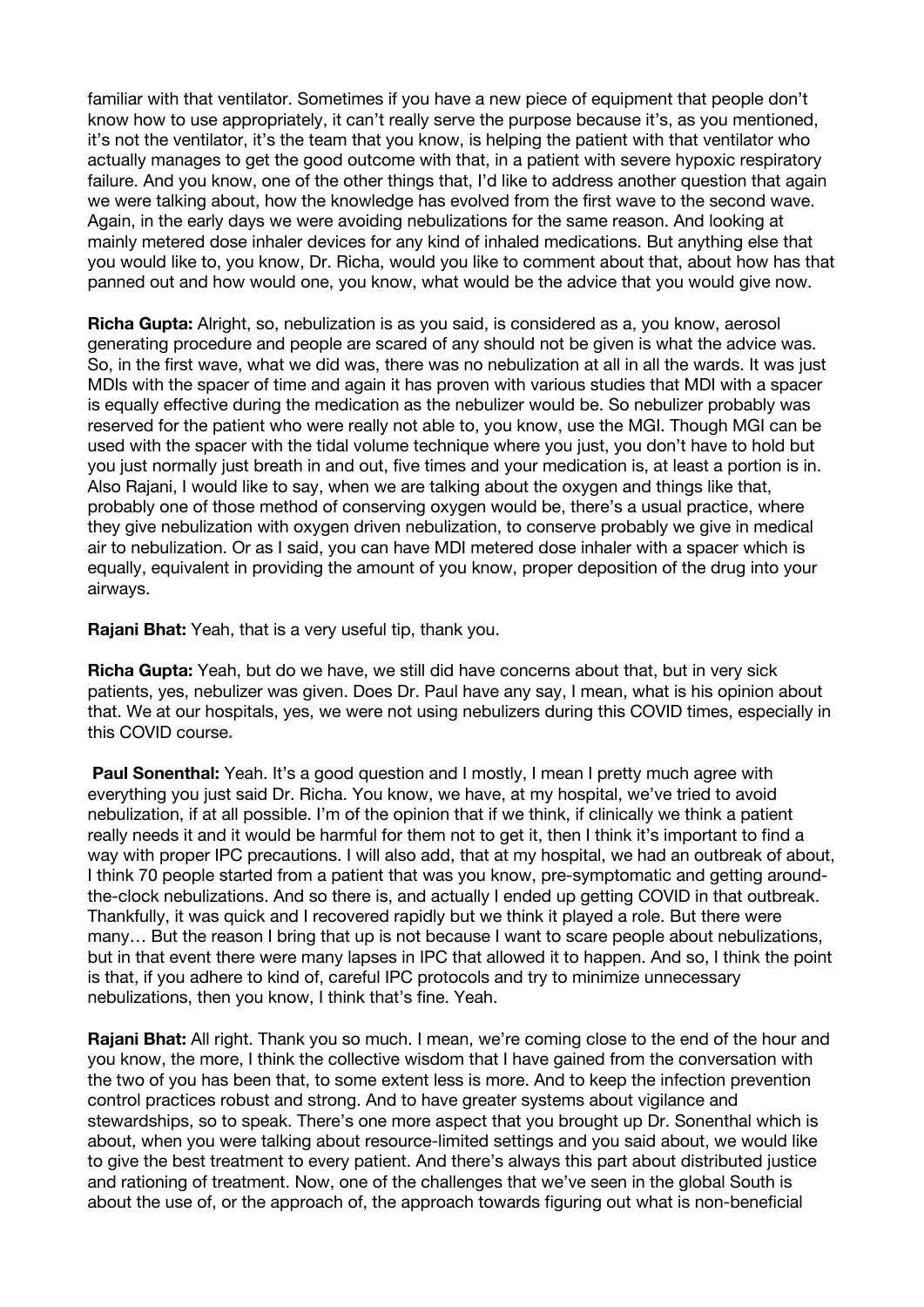treatment and having those difficult conversations about goals of care. And it's really about triaging patients appropriately. And I think, one of the consequences of the current crisis that many countries are facing and this is probably one of the good outcomes that may come out is a greater discussion about the need to have conversations about goals of care more. And another challenge some countries faced was a shortage in opioids and sedatives, and I know that is a sensitive issue but we always need to take care of the fact that in addition to the oxygen and the modes of ventilation that we offer to a patient, we also offer them relief from breathlessness. So I was just wondering, if for a quick minute, your thoughts Dr. Richa and Dr. Paul about these issues which are also essential to the management of hypoxic respiratory failure that's addressing goals of care, non-beneficial treatment and the use of palliative care and comfort measures for patients with breathlessness issues as well.

**Paul Sonenthal:** Dr. Richa would you like to begin? I'm happy to begin.

**Richa Gupta:** Please, please start off.

**Paul Sonenthal:** Ok, so I think that's an incredibly important question. I actually want to slightly broaden the applicability. So you mentioned kind of what to do when we, people know in Brazil in particular, that there were shortages of medications that you need to keep people comfortable and sedated on the ventilator or at the end of life, to keep people comfortable. And I would add that it's not even just about that, it's if you have someone on a ventilator and you don't have experienced and well-staffed nursing, you can't administer these medications even if you have them. And so, that's something I've seen a lot. And so, I think that it's really hard. And I frankly don't have an answer. But I think we need to approach these challenges with a lot of humility and acknowledge that one, we have the capacity to do more harm than good. So I think we have to acknowledge that, that's a possibility. Because I think that I see a lot of colleagues, not a lot of colleagues but I know people who say you know, because we're physicians and we're fighting disease, you know, we're insulated from these external concerns, like oh we're running out of medicine and we just keep doing what's medically indicated, and I think that is, I can say, that's not the right approach. But I think that, you know, as hard as it is in the setting of the pandemic is that you need to take a patient-centered approach. And you need to, as best you can, discuss with the patient and try and understand kind of what they, you know, what they want, what they need, what they would be willing to go through to achieve those goals. And you try and serve them, the best that you can recognizing that, you know, you could put them through considerable discomfort. On the flip side, I will say that there are studies looking at mechanical ventilation without sedation, you know or minimal sedation. But I think it's just so important, I think it's so important not to get burned out, to become numb, to you know, lose your sense of humanity, and it's a constant struggle but I applaud you for bringing it up and asking the question, and I wish I had a more concrete answer other than, I know how not to approach it and I know how I try to frame it. But it's tough.

**Rajani Bhat:** Well, thank you for that very authentic from the heart answer. Dr. Richa, would you like to add something to that?

**Richa Gupta:** I agree completely with Dr. Paul and you know, there has been situations, it was not really nice to see your patients given, how would I say, a whole set of medications, whether useful or not. God knows. Though I am here, remotely I was managing a lot of patients back in hometown and North India and some prescriptions of about 15 tablets. You know, 15 medications which would be given. It's a printed thing. It's given to everyone and they have to use it. And one of those medications, Feriper, which I haven't used it but I believe it's some 6 or 8 tablets, 3 times a day or something like that you have to take. It's… I don't know. I mean, it is really, I mean we have to come up with concrete guidelines and more than the guidelines which will be there all over, it is how we are assimilating the knowledge among the people, what to use, what not to use, to keep our patients comfortable, you know. As Dr. Paul said, yes, it's like… I'll just give you an example. So there's lots of therapies, lots of medications, you know, when the patient is so sick,